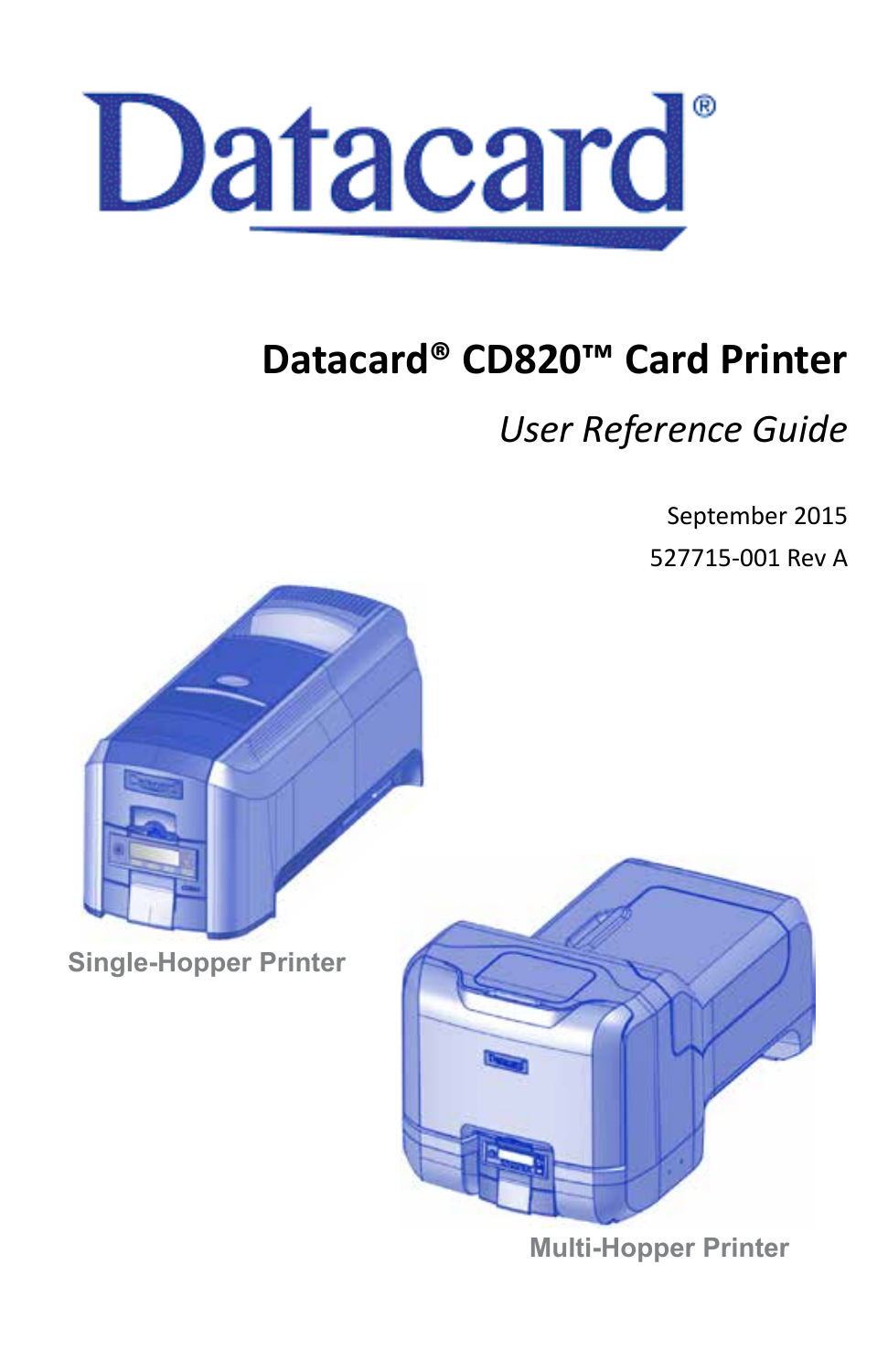### **Contents**

| Notes ……………………………………………………………………………………… 18 |  |
|--------------------------------------------|--|

# <span id="page-1-0"></span>The CD820 Card Printer



A-Single Hopper Printer **B-Printer Lock** C-Swingarm D-Card Input Hopper E-Multi-Hopper Printer

F-Latch Button G-Cover Ridges H-Printer Supplies Access Door I-Multi-hopper Cover J-Card Output Hopper **K-Front Panel** 

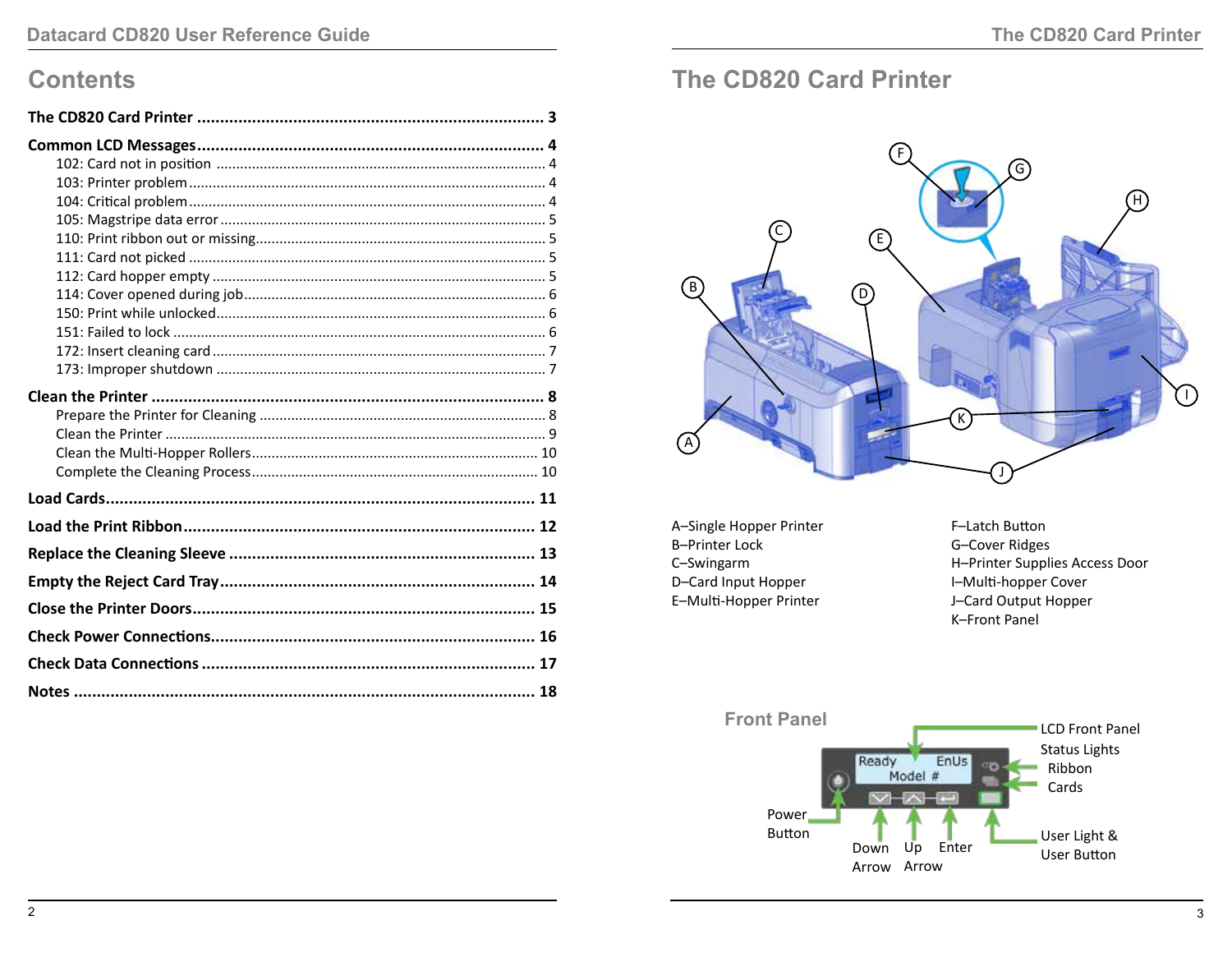## <span id="page-2-0"></span>**Common LCD Messages**

The printer front panel displays printer messages or conditions as they are issued. This section describes some of the common messages that may display.

**Refer to ["The CD820 Card Printer" on page 3](#page-1-0) for the location of the system components.**

#### **102: Card not in position**

**Cause:** The card is not positioned correctly in the printer.

- 1. Unlock the printer and open the printer cover.
- 2. Remove the ribbon cartridge.
- 3. Turn the manual advance knob to remove the card.
- 4. Replace the ribbon cartridge.
- 5. Close and lock the printer.
- 6. Press the USER button and send the card to print again.

**Refer to ["Clean the Printer" on page 8](#page-4-1) for more information.** 

#### **103: Printer problem**

**Cause:** The printer had an error.

- 1. Press and hold the printer POWER button to power off the printer.
- 2. Press the POWER button again to power on the printer.

#### **104: Critical problem**

**Cause:** The printer has a serious error. The card will be canceled.

- 1. Press the POWER button to power off the system.
- 2. Request service.

The system must remain powered off.

#### **105: Magstripe data error**

**Cause:** The printer could not verify the magnetic stripe data written to the card.

- 1. Use magnetic stripe cards that match the printer settings.
- 2. Make sure that the cards are positioned in the printer correctly.
- 3. Press the USER button on the printer and send the card to print again.

**Refer to ["Load Cards" on page 11](#page-5-1) for more information.** 

#### **110: Print ribbon out or missing**

**Cause:** The printer does not have a usable ribbon.

- 1. Unlock the printer and open the printer cover.
- 2. Remove the ribbon cartridge.
- 3. Install a new ribbon and cleaning sleeve.
- 4. Replace the cartridge.
- 5. Close and lock the printer.

Follow your company policy to discard used ribbon containing confidential data.

**Refer to ["Load the Print Ribbon" on page 12](#page-6-1) and ["Replace the Cleaning Sleeve"](#page-6-2)  [on page 13](#page-6-2) for more information.** 

### **111: Card not picked**

**Cause:** The printer did not pick a card from the input hopper.

- 1. Unlock the printer and open the input hopper.
- 2. Add or reposition cards.
- 3. Close the hopper and lock the printer.
- 4. Press the USER button to clear the message and complete the card.

**Refer to ["Load Cards" on page 11](#page-5-1) and "Clean the Multi-Hopper Rollers" on page 10 for more information.**

#### **112: Card hopper empty**

**Cause:** The printer did not detect cards in the input hopper.

- 1. Add cards to the input hopper.
- 2. Press the USER button to clear the message.

**Refer to ["Load Cards" on page 11](#page-5-1) for more information.**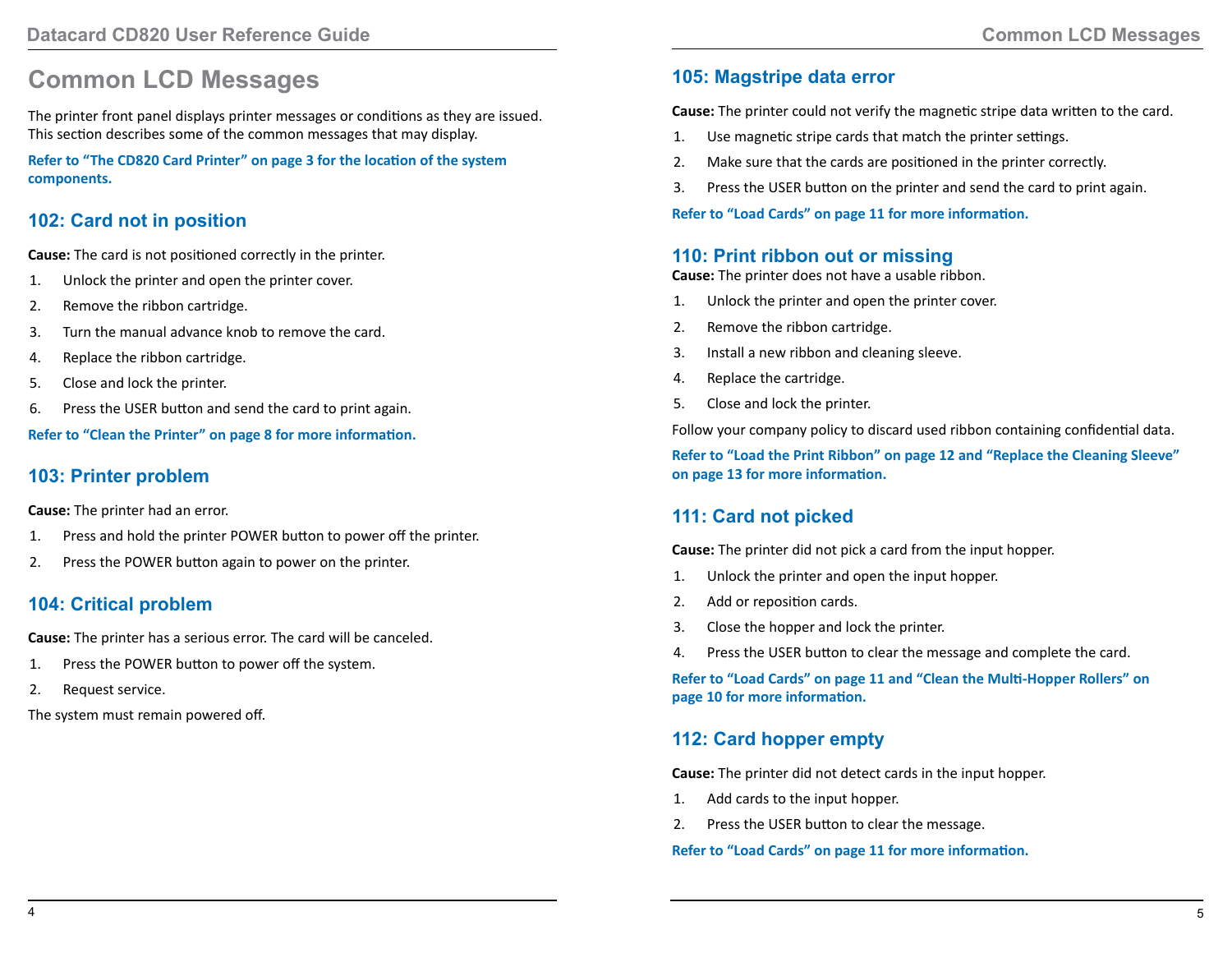#### <span id="page-3-0"></span>**114: Cover opened during job**

**Cause:** The printer cover was opened while printing.

1. Check all printer doors to make sure that they are closed completely.

Press down on the cover ridges to make sure that the cover latches completely on both sides.

- 2. Make sure that all doors are locked.
- 3. Press the USER button to clear the message.

**Refer to ["Close the Printer Doors" on page 15](#page-7-1) for more information.**

#### **150: Print while unlocked**

**Cause:** The printer is unlocked.

The card will be canceled.

Make sure that all access doors are closed and locked securely.

**Refer to ["Close the Printer Doors" on page 15](#page-7-1) for more information.**

#### **151: Failed to lock**

**Cause:** An attempt to lock the printer failed.

The card will be canceled.

- 1. Make sure that all access doors are closed securely.
- 2. Try locking the printer again.

Make sure that the reject tray is installed properly before locking the printer.

**Refer to ["Empty the Reject Card Tray" on page 14](#page-7-2) and ["Close the Printer Doors"](#page-7-1)  [on page 15](#page-7-1) for more information.**

#### **172: Insert cleaning card**

**Cause:** The printer is ready to be cleaned.

• If the cleaning card is in the input hopper, press the USER button.

OR

• If the cleaning card is not in the input hopper, insert the card into the printer and then press the USER button.

**Refer to ["Clean the Printer" on page 8](#page-4-1) for more information.**

#### **173: Improper shutdown**

**Cause:** The system was shut down improperly or lost power.

- 1. Press and hold the USER button to clear the message.
- 2. Always use the POWER button to power off the printer.

**Refer to ["Check Power Connections" on page 16](#page-8-1) and ["Check Data Connections"](#page-8-2)  [on page 17](#page-8-2) for more information**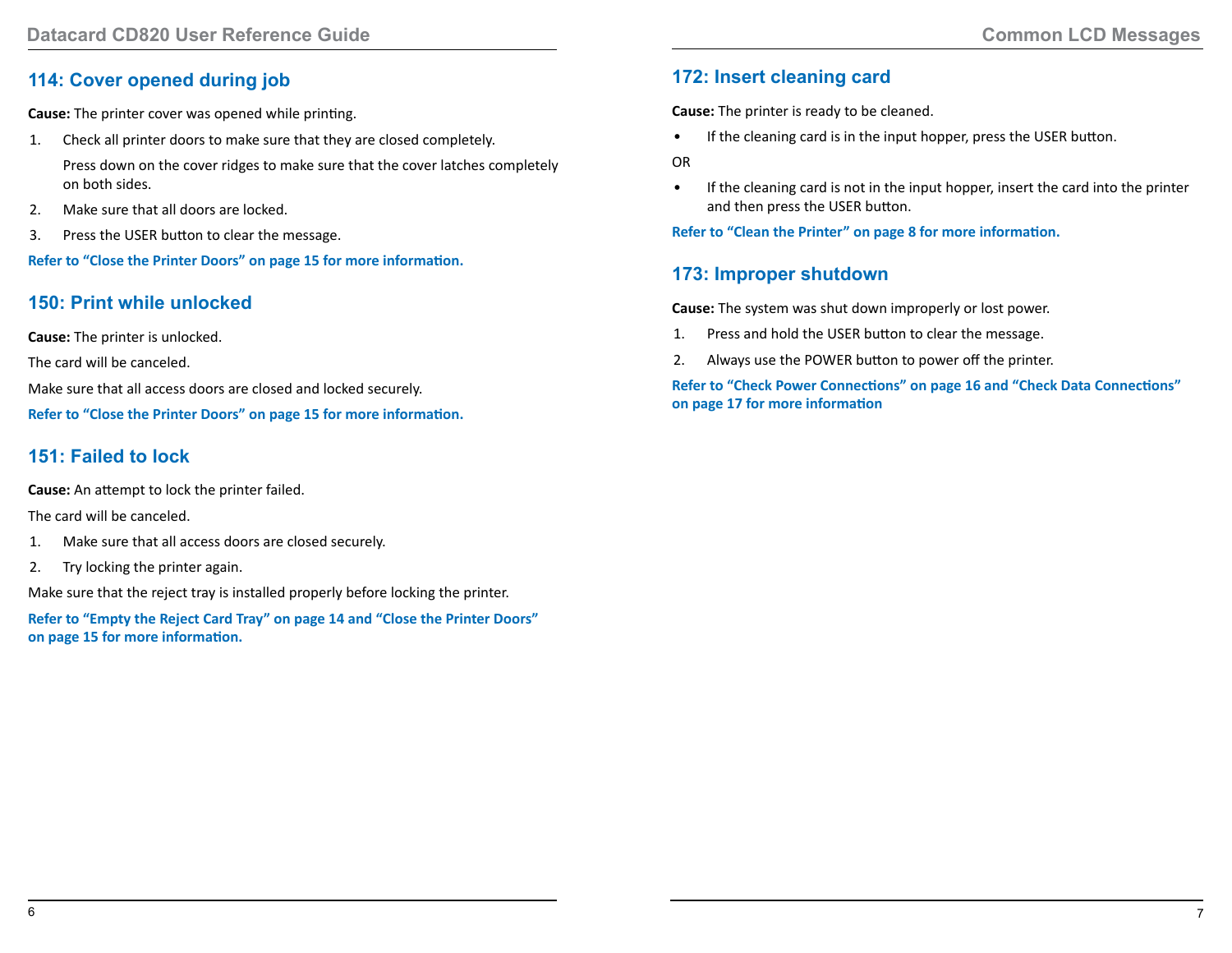## <span id="page-4-1"></span><span id="page-4-0"></span>**Clean the Printer**

### **Prepare the Printer for Cleaning**

- 1. Power on and unlock the printer.
- 2. Open the printer swingarm and remove the print ribbon cartridge.
- 3. Remove the cleaning sleeve. The ribbon must remain installed on the ribbon cartridge.
- 4. Replace the ribbon cartridge and close the swingarm.



- 5. Open the input hopper and remove unprinted cards.
- 6. Remove the cleaning card from its package.
- 7. Load the cleaning card(s) in the input hopper(s).



8. Close the input hopper and lock the printer.

#### **Clean the Printer**

- 1. Enter the menu system.
- 2. Follow the steps on the LCD panel (refer to the following illustration).
- 3. Press the USER button to start the cleaning cycle when "Insert cleaning card" displays on the LCD.





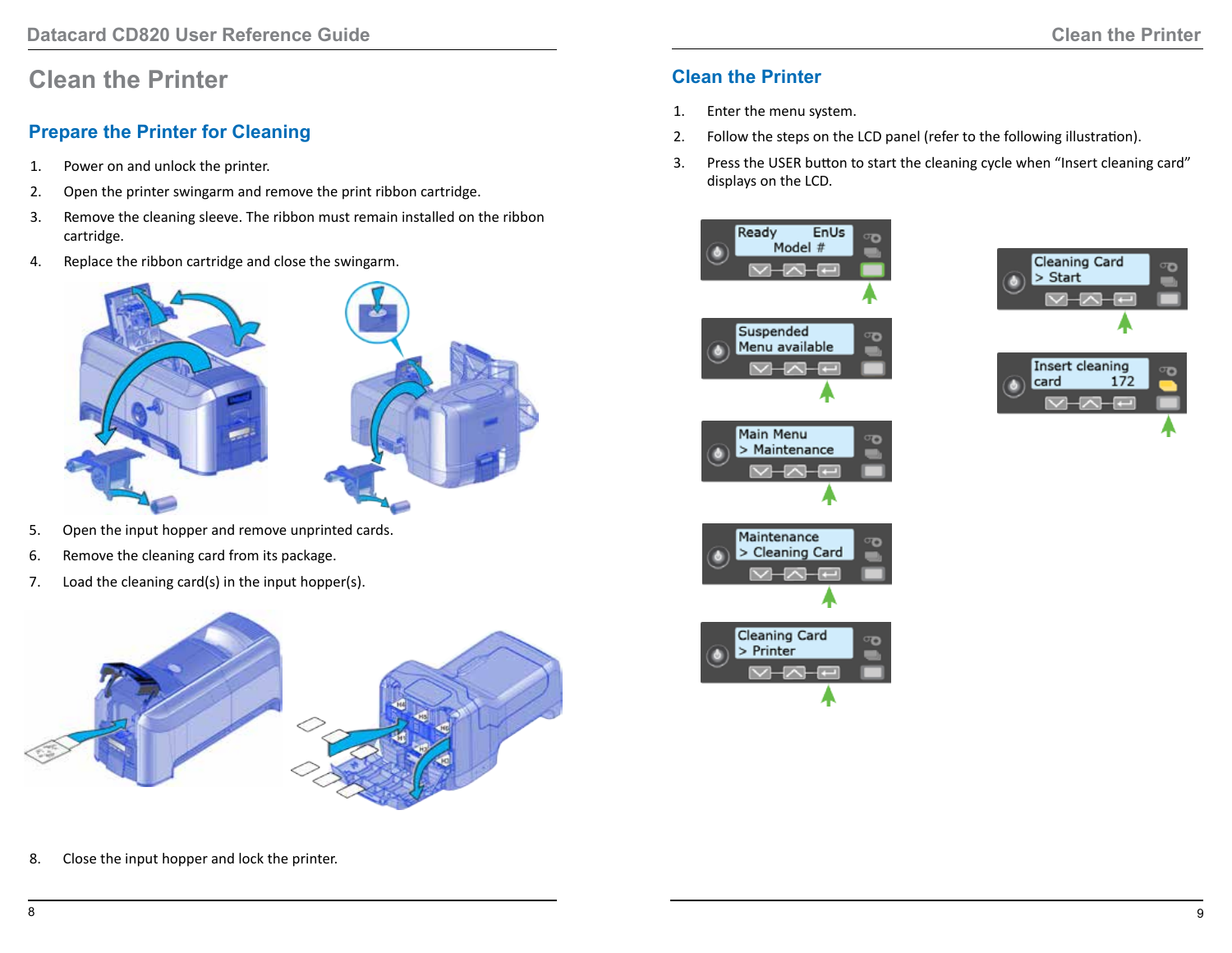### <span id="page-5-0"></span>**Clean the Multi-Hopper Rollers**

- 1. Unlock and open the input hopper cover.
- 2. Load cleaning cards into each hopper.
- 3. Close the input hopper and lock the printer.
- 4. Follow the steps on the LCD panel (refer to the following illustration).
- 5. Press ENTER to start the cleaning process.





# <span id="page-5-1"></span>**Load Cards**

- Fan the cards to separate the edges.
- Insert ISO magnetic stripe cards with the stripe facing down and to the right.
- Insert smart cards with the chip facing up and toward the back of the hopper.

**Note:** A diagram inside the hoppers shows the correct orientation for each type of card.

### **Single-Hopper Printer**

- 1. Unlock the printer and open the input hopper.
- 2. Load cards into the input hopper.
- 3. Close the hopper and lock the printer.

### **Multi-Hopper Printer**

- 1. Unlock the printer and open the multi-hopper door.
- 2. Load cards into each hopper (H1 through H6). Each hopper holds up to 100 cards.
- 3. Close the multi-hopper door and lock the printer.



### **Complete the Cleaning Process**

- 1. Unlock the printer.
- 2. Replace the cards in the input hopper(s).
- 3. Remove the print ribbon cartridge.
- 4. Replace the cleaning sleeve. Refer to ["Replace the Cleaning Sleeve" on](#page-6-2)  [page 13.](#page-6-2)
- 5. Replace the ribbon cartridge.
- 6. Close and lock the printer.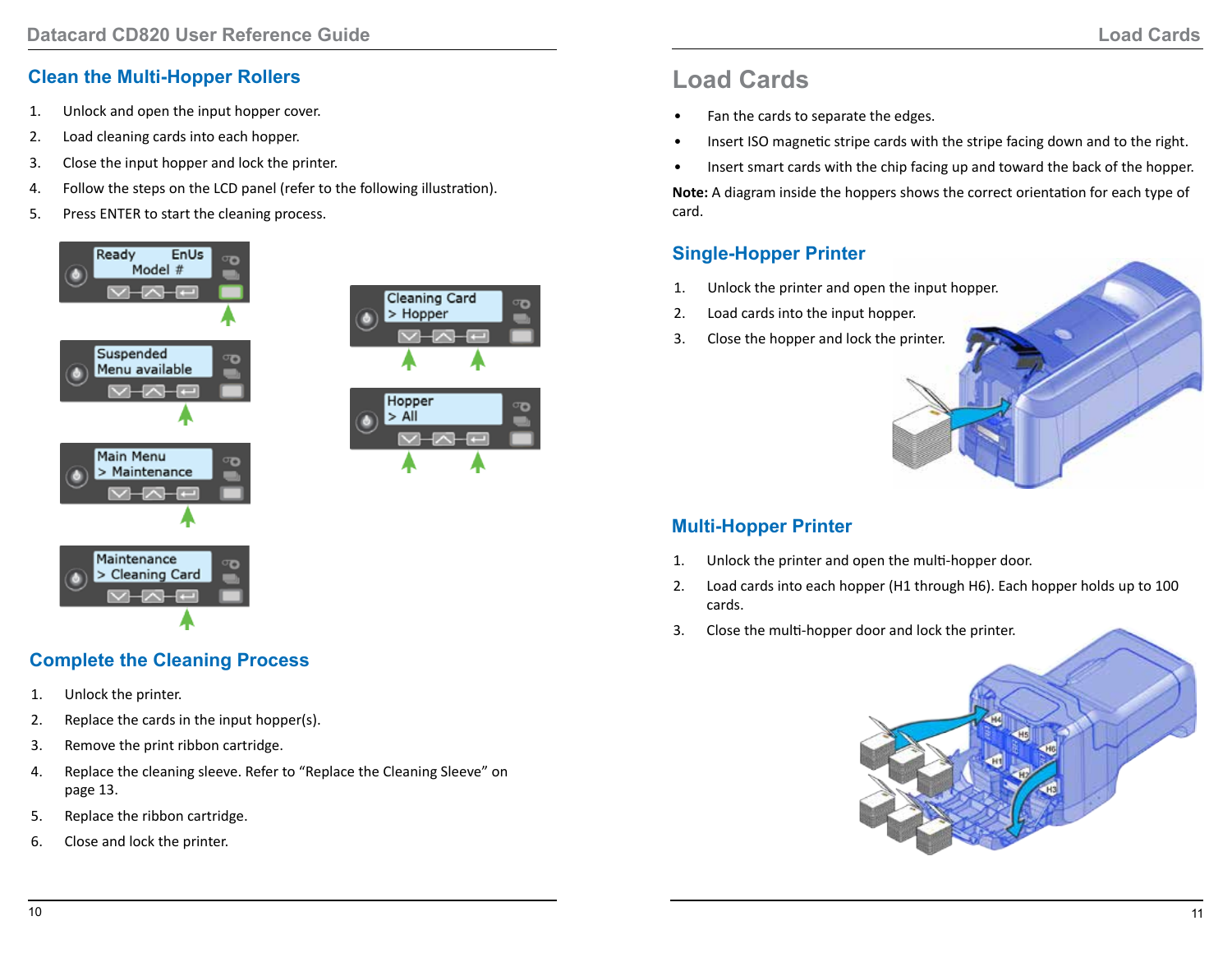## <span id="page-6-1"></span><span id="page-6-0"></span>**Load the Print Ribbon**

- 1. Unlock the printer and open the printer supplies access door (multi-hopper)
- 2. Press the latch button to open the printer swingarm.
- 3. Remove the print ribbon cartridge.



- 4. Load a full roll of print ribbon (blue spool) onto the spindle closest to the cartridge handle until it clicks into place.
- 5. Place the silver take-up spool on the spindle with the black gear until it clicks into place.
- 6. Wind the take-up spool counterclockwise one full turn.



- 7. Load the cleaning sleeve. Refer to ["Replace the Cleaning Sleeve" on page 13](#page-6-2).
- 8. Replace the print ribbon cartridge.
- 9. Close the printer swingarm (and close the supplies door on the multi-hopper) and lock the printer.

# <span id="page-6-2"></span>**Replace the Cleaning Sleeve**

- 1. Unlock the printer and open the printer supplies access door (multi-hopper).
- 2. Press the latch button to open the printer swingarm.
- 3. Remove the print ribbon cartridge.
- 4. Remove the cleaning roller spindle from the ribbon cartridge.



- 5. Slide the spindle into the cleaning sleeve (a).
- 6. Place the spindle back onto the ribbon cartridge (b).
- 7. Remove the protective wrapper (c).



- 8. Reinstall the ribbon cartridge.
- 9. Close the printer swingarm (and close the supplies door on the multi-hopper) and lock the printer.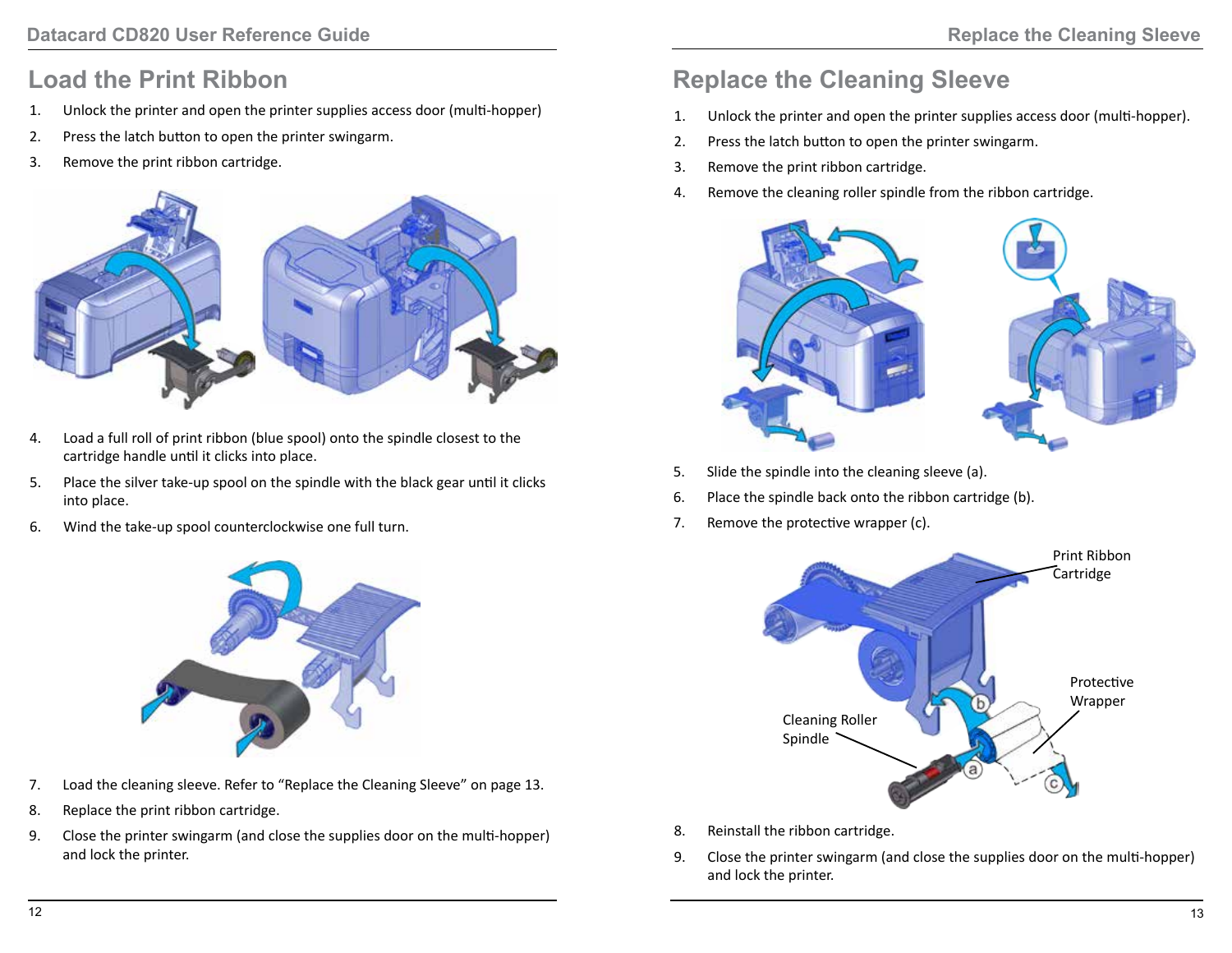## <span id="page-7-2"></span><span id="page-7-0"></span>**Empty the Reject Card Tray**

Empty the reject card tray regularly. Follow your site's guidelines to dispose of the cards removed from the reject card tray.

Make sure that the reject tray is installed properly before locking the printer.



# <span id="page-7-1"></span>**Close the Printer Doors**

The printer cannot process cards while any access doors are open. Make sure that all printer doors are closed and locked.

**Note:** Press down on the cover ridges to make sure that the swingarm latches completely on both sides.

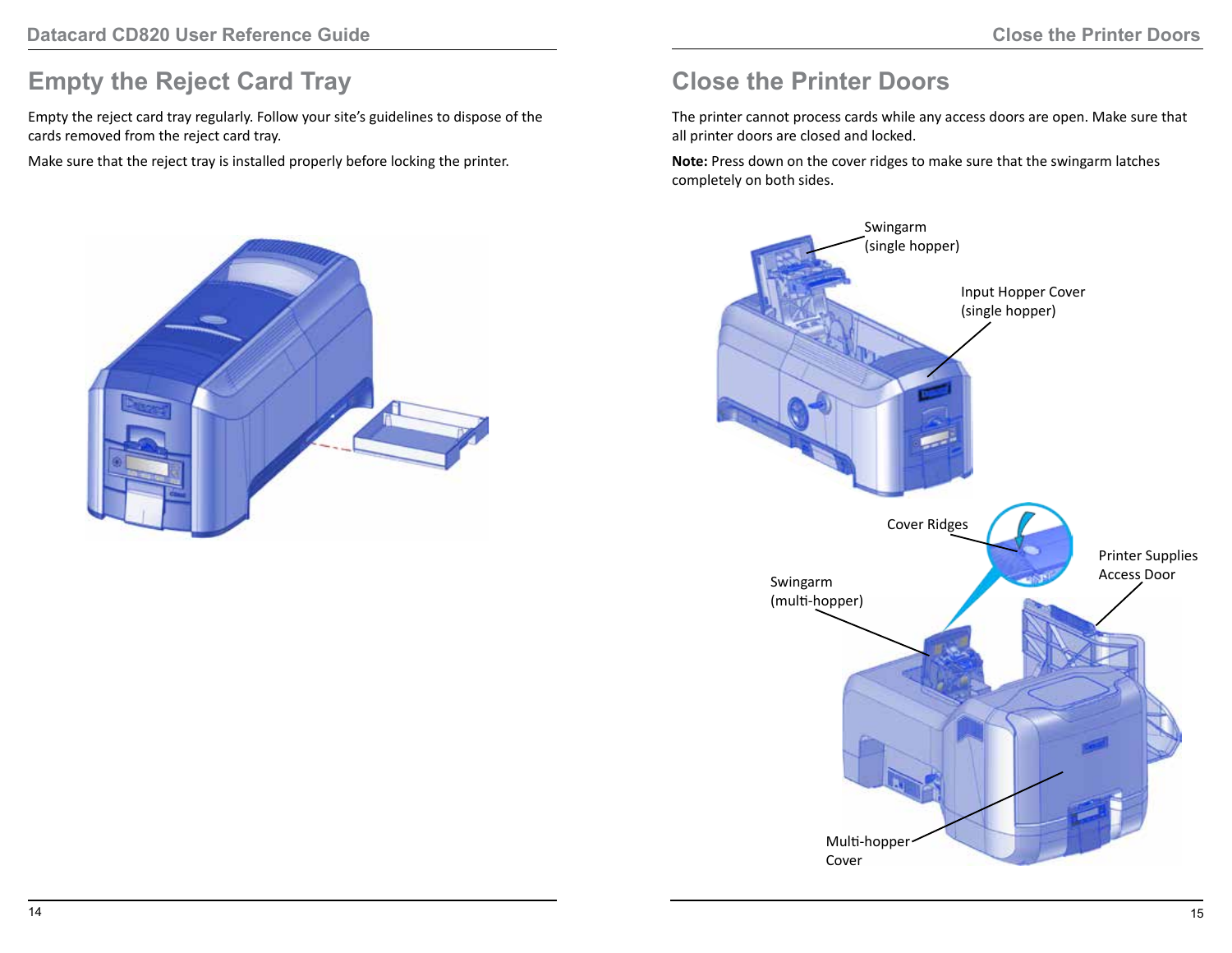## <span id="page-8-1"></span><span id="page-8-0"></span>**Check Power Connections**

Make sure that all power cables are securely connected.

#### **Single-Hopper Power Connections**



**Multi-Hopper Power Connections**



## <span id="page-8-2"></span>**Check Data Connections**

Make sure that all data cables are securely connected.

#### **Single-Hopper Printer**



#### **Multi-Hopper Printer**

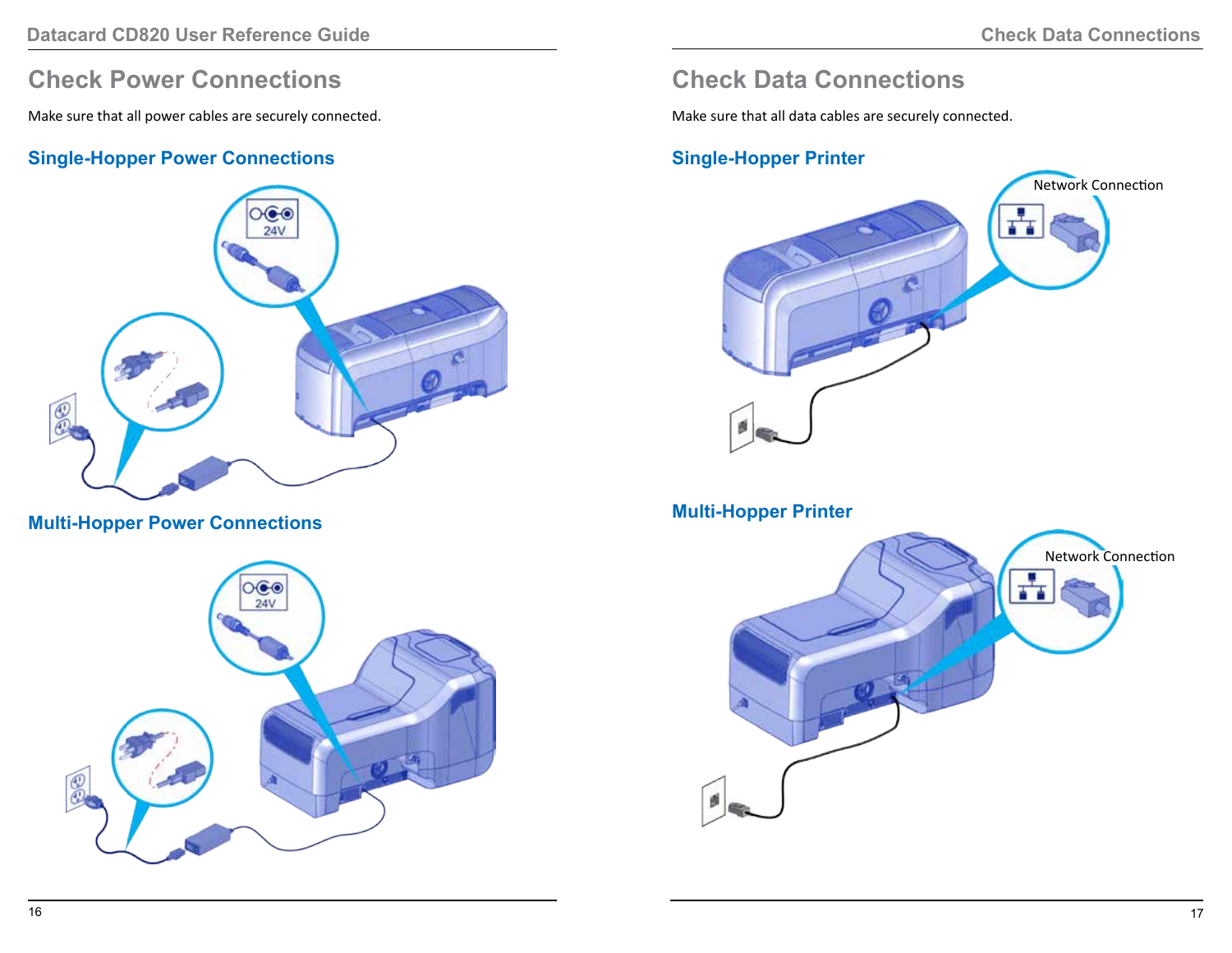<span id="page-9-0"></span>**Notes**